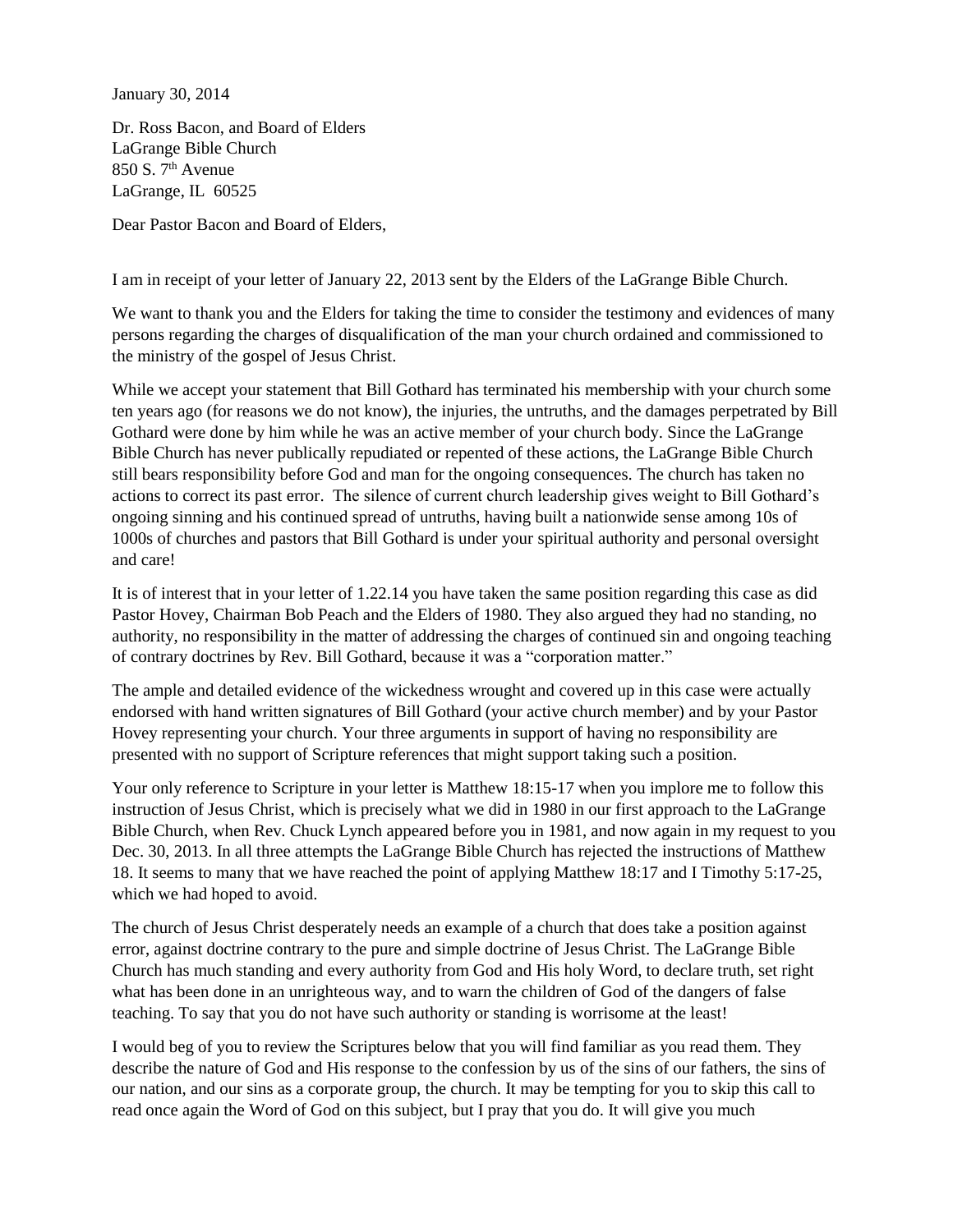encouragement and instruction in this case. They are a review of the examples of confession of corporate sin and guilt by Moses, Samuel, Ezra, Nehemiah, Jeremiah, Daniel, Ezekiel, Hosea, Jonah with instructions from Jesus Christ, Paul and Peter. We do believe these examples and teachings apply to this case and many others that will develop in your church and others during the last days.

How you respond Biblically to these needs that developed in direct association with the LaGrange Bible Church will set an important example to 1000s of other churches that will be studying this story in great detail over the next months and years.

We must ask your consideration of two simple requests.

- 1. Develop a letter of censure and correction of Bill Gothard for departing from the basis of his ordination and commission to the ministry of the Gospel by the LaGrange Bible Church.
- 2. Acknowledge the wrong and resulting damage done by the endorsement of a letter of Libel by the LaGrange Bible Church without any consideration of or following the instructions of Jesus Christ, which teaching you have referenced in your most recent letter.

Is there a corporate responsibility for sin that is important for us to confess together before God?

If in the history of a local church the Elders discovered that 50 years prior the elders and pastor of that early congregation had pressured, forced, and moved a widow lady from her adjoining land and little house so they might expand their parking lot to meet city code, would your current Elders have some sense of corporate guilt of that sin that should be addressed before a holy God and before man, including any reparations to that widow lady and/or her family that took her in or moved her to a homeless shelter to live out her life?

What if in the history of a local church the Elders discovered that 50 years earlier the elders and the church enforced a bylaw of the church that required enforced giving of tithes and offerings by a head tax of \$250 per member plus a percentage formula of their annual income, to be paid on August 25 of each year, all for the proper support of the church property and budget, and which violation of such a church rule involved the elders reading aloud the names of all offenders and beginning the process of excommunication of those in violation from the church of Jesus Christ, shunning them from any further involvement in the church? Would the current Elders have some sense of corporate guilt of that sin of driving away many believers in Christ, members of the church body who by reason of poverty could not make such payments or by reason of conscience believed the Scriptures teaching regarding giving of tithes and offerings to be a private matter? Would the current Elders have some responsibility to seek those the church had wrongly excommunicated and driven away, to offer many apologies and a welcome to return?

Would you apply your position of logic to these real cases in the same way? Is there a statute of limitations regarding sin against God by a local church body? I Corinthians 3:16-17 addresses the local church as a temple of God in which the Spirit of God dwells, and where the use of "you" is in the plural form. The indwelling of God's Spirit is in the corporate body of Christ in each locality as much as He indwells each individual believer. To deny our corporate responsibility regarding sins of the local body of Christ, even in years past, seems to reject God's desire to produce for His son a bride that is without spot, without blemish, above reproach. Ephesians 5:26-27.

Consider the teachings of God's Word on the responsibility and opportunity to confess and address the sins of our church, our nation, and experience the resulting blessing and working of God in our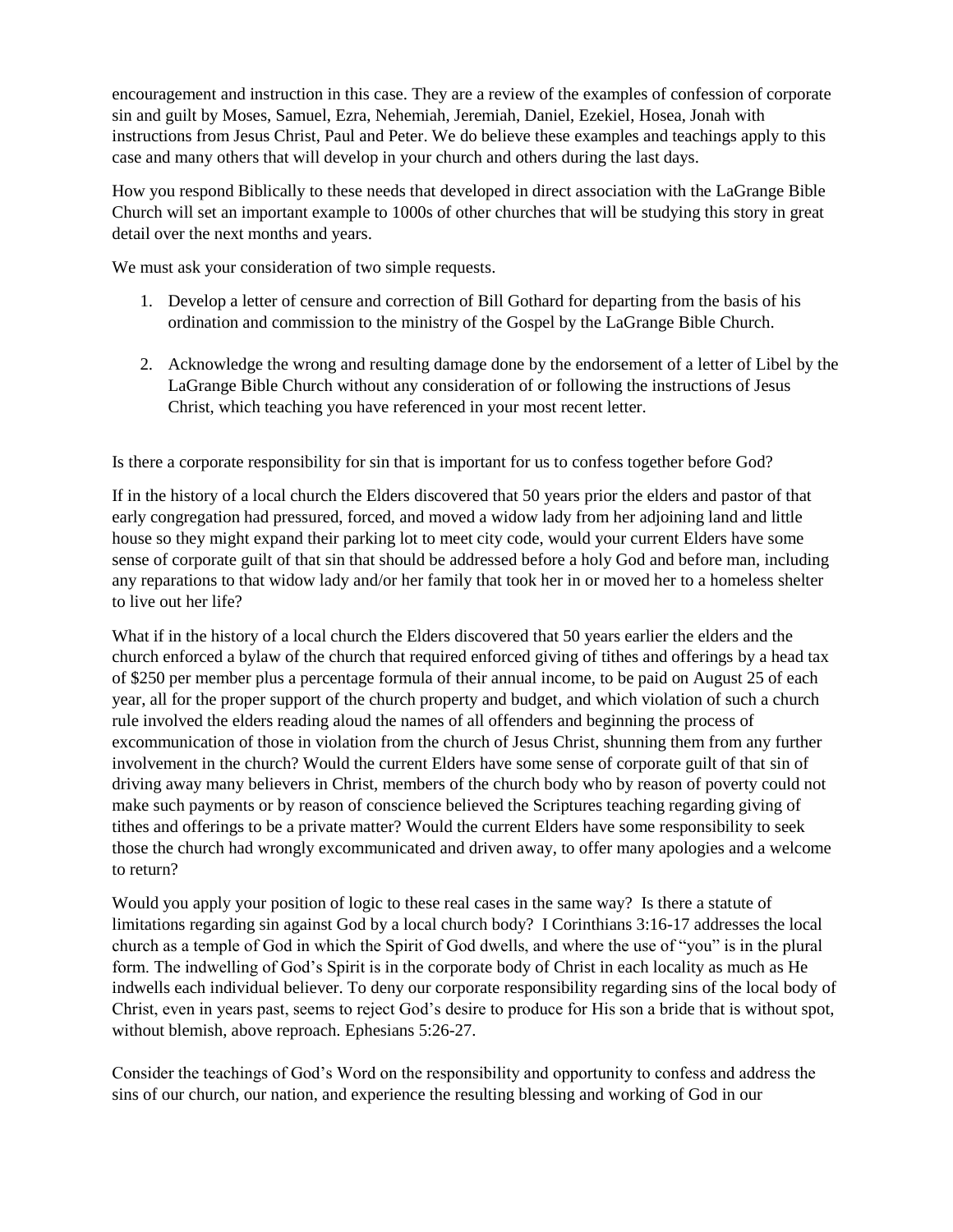fellowship. Have you ever wondered, asking yourself why God does not send revival to the church of the United States? I have attached these Scripture readings in the pages which follow.

Thank you kindly for your time today.

With many prayers,

Tony G

C: Mr. L.L. (Don) Veinot, Jr., President Midwest Christian Outreach, Inc. Director, Recovering Grace, [www.RecoveringGrace.org](http://www.recoveringgrace.org/)

The Word of God regarding the confession of and turning from the sins of our nation, our people:

Moses. Psalm 106:23-24

Therefore He said that He would destroy them, had not Moses His chosen one stood in the breach before Him, to turn away His wrath from destroying them. Then they despised the pleasant land; they did not believe in His word…

Moses. Deuteronomy 9:18, 26

Then once again I fell prostrate before the LORD for forty days and forty nights; I ate no bread and drank no water, because of all the sin you had committed, doing what was evil in the LORD's sight and so arousing his anger…I prayed to the LORD and said, "Sovereign LORD, do not destroy your people, your own inheritance that you redeemed by your great power and brought out of Egypt with a mighty hand.

Exodus 34:8-9

Moses made haste to bow low toward the earth and worship. He said, "If now I have found favor in Your sight, O Lord, I pray, let the Lord go along in our midst, even though the people are so obstinate, and pardon our iniquity and our sin, and take us as Your own possession."

Numbers 14:18-19

The LORD is slow to anger and abundant in loving kindness, for giving iniquity and transgression; but He will by no means clear the guilty, visiting the iniquity of the fathers on the children to the third and the fourth generations.' "Pardon, I pray, the iniquity of this people according to the greatness of Your loving kindness, just as You also have forgiven this people, from Egypt even until now."

Leviticus 26:40-42

'If they confess their iniquity and the iniquity of their forefathers, in their unfaithfulness which they committed against Me, and also in their acting with hostility against Me-- I also was acting with hostility against them, to bring them into the land of their enemies-- or if their uncircumcised heart becomes humbled so that they then make amends for their iniquity, then I will remember My covenant with Jacob, and I will remember also My covenant with Isaac, and My covenant with Abraham as well, and I will remember the land.…

Jesus. Matthew 23:31-38

Wherefore ye be witnesses unto yourselves, that ye are the children of them which killed the prophets. Fill ye up then the measure of your fathers. Ye serpents, ye generation of vipers, how can ye escape the damnation of hell? Wherefore, behold, I send unto you prophets, and wise men, and scribes: and some of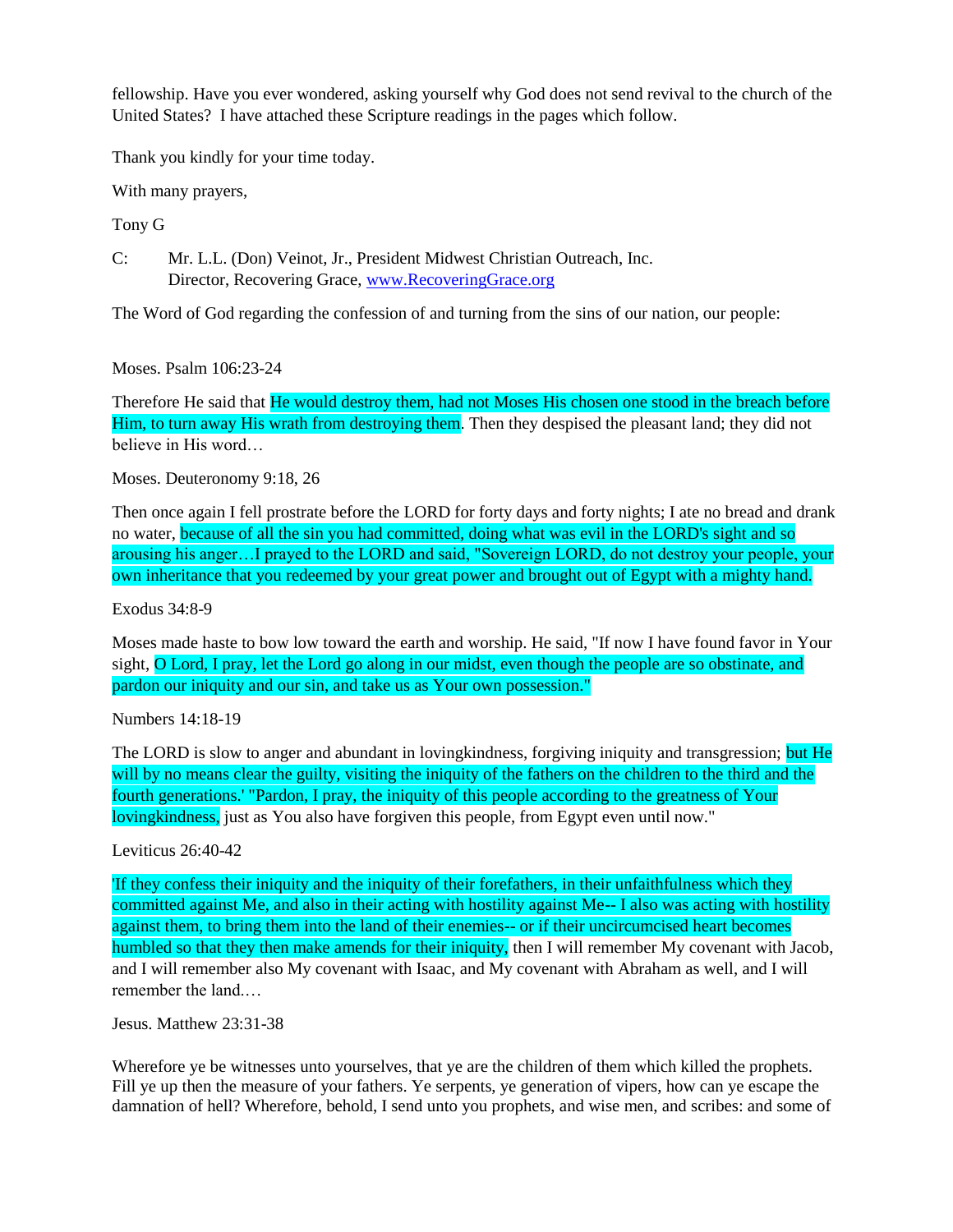them ye shall kill and crucify; and some of them shall ye scourge in your synagogues, and persecute them from city to city: That upon you may come all the righteous blood shed upon the earth, from the blood of righteous Abel unto the blood of Zacharias son of Barachias, whom ye slew between the temple and the altar. Verily I say unto you, All these things shall come upon this generation. O Jerusalem, Jerusalem, thou that killest the prophets, and stonest them which are sent unto thee, how often would I have gathered thy children together, even as a hen gathereth her chickens under her wings, and ye would not! Behold, your house is left unto you desolate.

Paul. I Thessalonians 2:14-16

For ye, brethren, became followers of the churches of God which in Judaea are in Christ Jesus: for ye also have suffered like things of your own countrymen, even as they have of the Jews: Who both killed the Lord Jesus, and their own prophets, and have persecuted us; and they please not God, and are contrary to all men: Forbidding us to speak to the Gentiles that they might be saved, to fill up their sins alway: for the wrath is come upon them to the uttermost.

Proverbs 28:13. He who conceals his transgressions will not prosper, but he who confesses and forsakes *them* will find compassion.

II Chronicles 7:14.

…and My people who are called by My name humble themselves and pray and seek My face and turn from their wicked ways, then I will hear from heaven, will forgive their sin and will heal their land.

I Samuel 12:19-25

Then all the people said to Samuel, "Pray for your servants to the LORD your God, so that we may not die, for we have added to all our sins *this* evil by asking for ourselves a king." Samuel said to the people, "Do not fear. You have committed all this evil, yet do not turn aside from following the LORD, but serve the LORD with all your heart. You must not turn aside, for *then you would go* after futile things which cannot profit or deliver, because they are futile. For the LORD will not abandon His people on account of His great name, because the LORD has been pleased to make you a people for Himself. Moreover, as for me, far be it from me that I should sin against the LORD by ceasing to pray for you; but I will instruct you in the good and right way. Only fear the LORD and serve Him in truth with all your heart; for consider what great things He has done for you. But if you still do wickedly, both you and your king will be swept away."

Ezra 9:3-10

When I heard about this matter, I tore my garment and my robe, and pulled some of the hair from my head and my beard, and sat down appalled. Then everyone who trembled at the words of the God of Israel on account of the unfaithfulness of the exiles gathered to me, and I sat appalled until the evening offering.

But at the evening offering I arose from my humiliation, even with my garment and my robe torn, and I fell on my knees and stretched out my hands to the LORD my God; and I said, "O my God, I am ashamed and embarrassed to lift up my face to You, my God, for our iniquities have risen above our heads and our guilt has grown even to the heavens. Since the days of our fathers to this day we *have been* in great guilt, and on account of our iniquities we, our kings *and* our priests have been given into the hand of the kings of the lands, to the sword, to captivity and to plunder and to open shame, as *it is* this day. But now for a brief moment grace has been *shown* from the LORD our God, to leave us an escaped remnant and to give us a peg in His holy place, that our God may enlighten our eyes and grant us a little reviving in our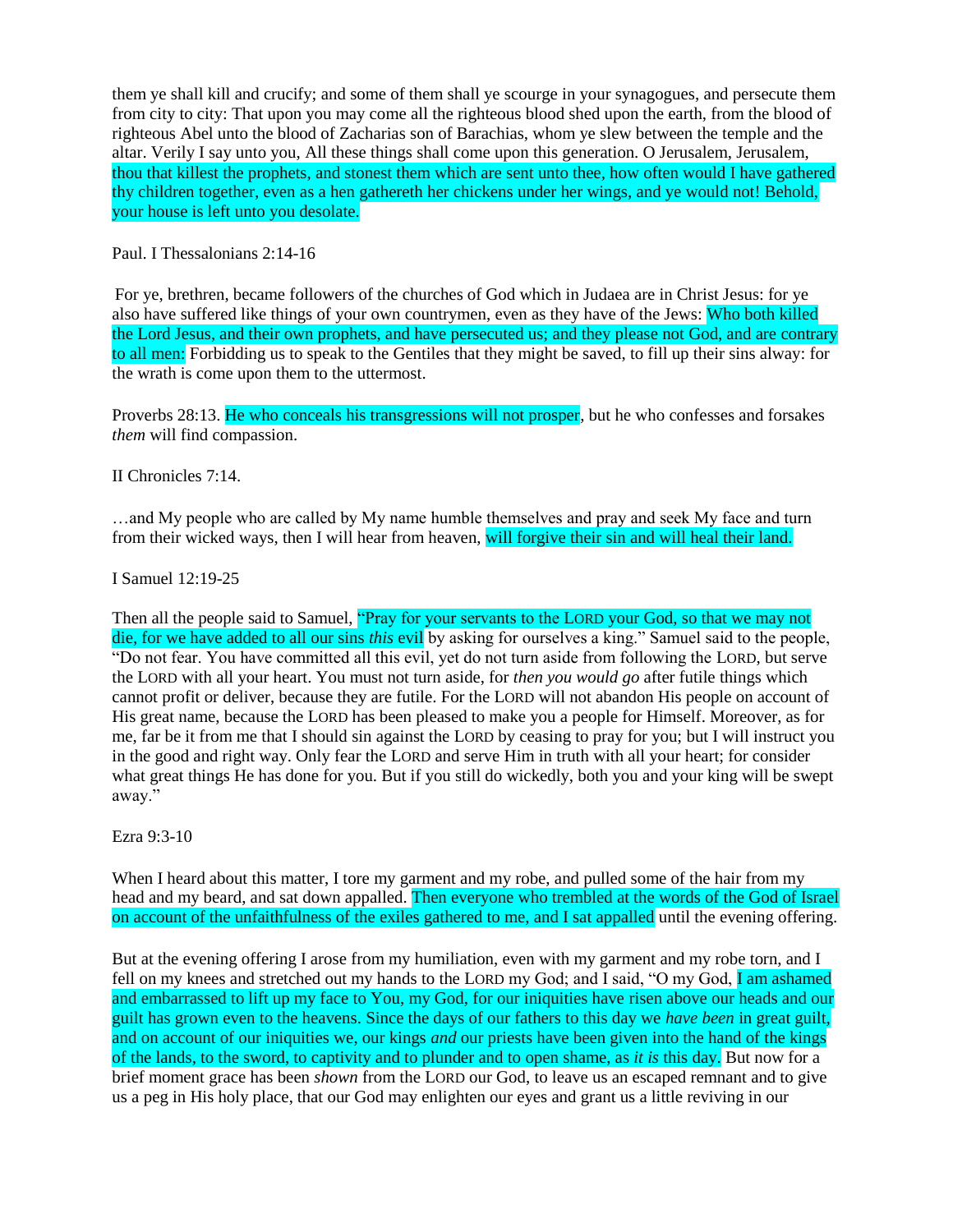bondage. For we are slaves; yet in our bondage our God has not forsaken us, but has extended lovingkindness to us in the sight of the kings of Persia, to give us reviving to raise up the house of our God, to restore its ruins and to give us a wall in Judah and Jerusalem. "Now, our God, what shall we say after this? For we have forsaken Your commandments…

Nehemiah 1:3-7

They said to me, "The remnant there in the province who survived the captivity are in great distress and reproach, and the wall of Jerusalem is broken down and its gates are burned with fire." When I heard these words, I sat down and wept and mourned for days; and I was fasting and praying before the God of heaven. I said, "I beseech You, O LORD God of heaven, the great and awesome God, who preserves the covenant and lovingkindness for those who love Him and keep His commandments, let Your ear now be attentive and Your eyes open to hear the prayer of Your servant which I am praying before You now, day and night, on behalf of the sons of Israel Your servants, confessing the sins of the sons of Israel which we have sinned against You; I and my father's house have sinned. We have acted very corruptly against You and have not kept the commandments, nor the statutes, nor the ordinances which You commanded Your servant Moses.

Jeremiah 3:25; 14:7, 20; 18:7-10

Let us lie down in our shame, and let our humiliation cover us; for we have sinned against the LORD our God, we and our fathers, from our youth even to this day. And we have not obeyed the voice of the LORD our God."… "Although our iniquities testify against us, O LORD, act for Your name's sake! Truly our apostasies have been many, We have sinned against You… We know our wickedness, O LORD, The iniquity of our fathers, for we have sinned against You… At one moment I might speak concerning a nation or concerning a kingdom to uproot, to pull down, or to destroy *it*; if that nation against which I have spoken turns from its evil, I will relent concerning the calamity I planned to bring on it. <sup>9</sup> Or at another moment I might speak concerning a nation or concerning a kingdom to build up or to plant *it*; if it does evil in My sight by not obeying My voice, then I will think better of the good with which I had promised to bless it.

Daniel 9:4-19, 20-23

I prayed to the LORD my God and confessed and said, "Alas, O Lord, the great and awesome God, who keeps His covenant and loving kindness for those who love Him and keep His commandments, we have sinned, committed iniquity, acted wickedly and rebelled, even turning aside from Your commandments and ordinances. Moreover, we have not listened to Your servants the prophets, who spoke in Your name to our kings, our princes, our fathers and all the people of the land.

"Righteousness belongs to You, O Lord, but to us open shame, as it is this day—to the men of Judah, the inhabitants of Jerusalem and all Israel, those who are nearby and those who are far away in all the countries to which You have driven them, because of their unfaithful deeds which they have committed against You. Open shame belongs to us, O Lord, to our kings, our princes and our fathers, because we have sinned against You. To the Lord our God *belong* compassion and forgiveness, for we have rebelled against Him; nor have we obeyed the voice of the LORD our God, to walk in His teachings which He set before us through His servants the prophets. Indeed all Israel has transgressed Your law and turned aside, not obeying Your voice; so the curse has been poured out on us, along with the oath which is written in